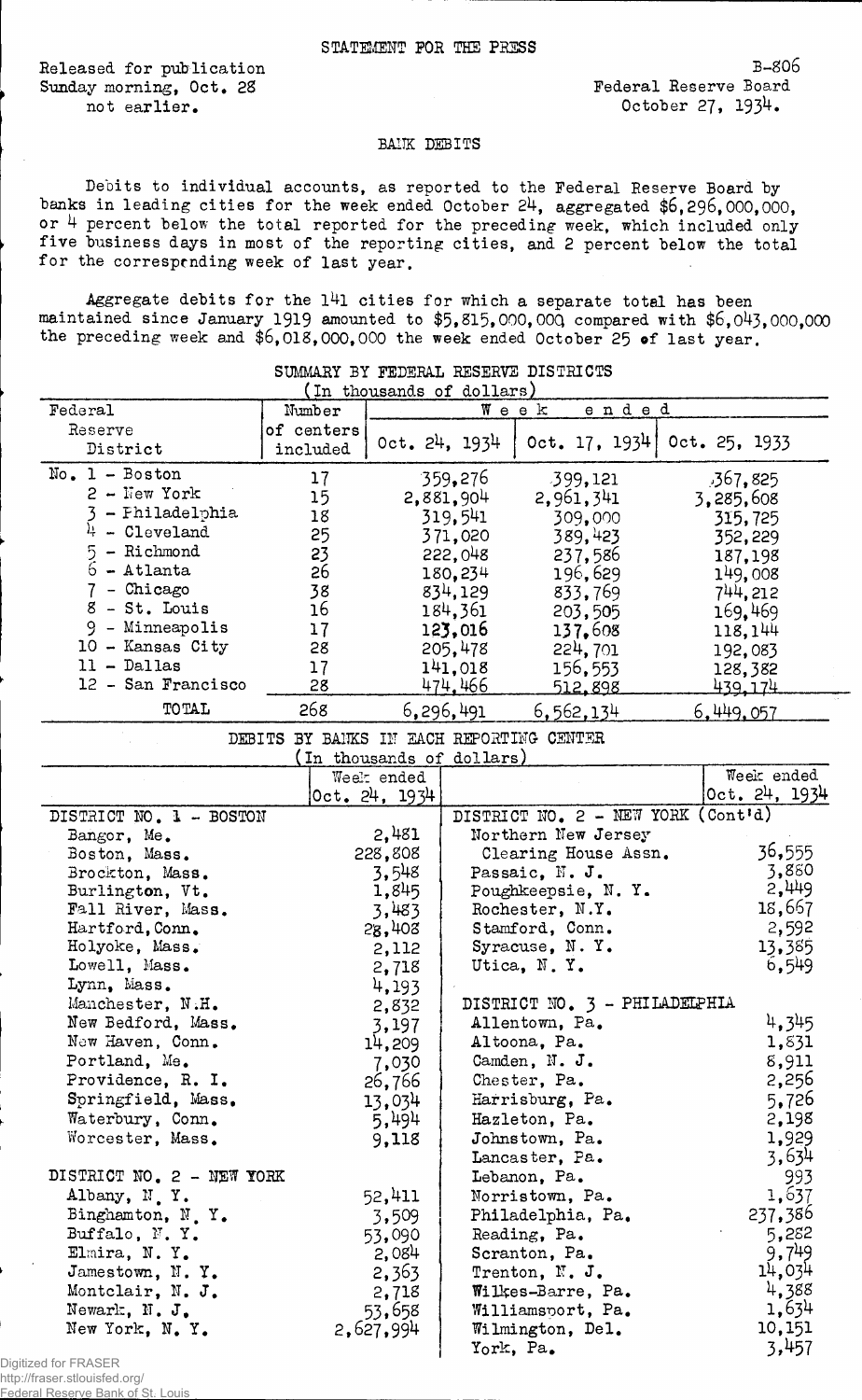|  |  | DEBITS BY BANKS IN EACH REPORTING CENTER |  |
|--|--|------------------------------------------|--|
|  |  |                                          |  |

್ ಕ್ರಿಕ್ಟ್ ಸ್ಟ್ರಾಂಡ್<br>ನಿಧಾನದ ಸ್ಟೇರಿಸಿದ್ದಾರೆ.<br>ನಿಧಾನದ ಸ್ಟೇರಿಸಿದ್ದಾರೆ.

|                            | (In thousands of dollars) |                                   | $B-806a$      |
|----------------------------|---------------------------|-----------------------------------|---------------|
|                            | Week ended                |                                   | Week ended    |
|                            | 0ct. 24, 1934             |                                   | 0ct. 24, 1934 |
|                            |                           |                                   |               |
| DISTRICT NO. 4 - CLEVELAND |                           | DISTRICT NO. 6 - ATLANTA (Cont'd) |               |
| Akron, Ohio                | 11,538                    | Elberton, Ga.                     | 201           |
| Butler, Pa.                | 1,471                     | Hattiesburg, Miss.                | 783           |
| Canton, Ohio               | 4,754                     | Jackson, Miss.                    | 7,126         |
| Cincinnati, Ohio           | 53,822                    | Jacksonville, Fla.                | 12,292        |
| Cleveland, Ohio            | 85,540                    | Knoxville, Tenn.                  | 4,089         |
| Columbus, Ohio             | 38,055                    | Macon, Ga.                        | 2,806         |
| Dayton, Ohio               | 9,753                     | Meridian, Miss.                   | 2,179         |
| Erie, Pa.                  | 4,049                     | Miami, Fla.                       | 3,965         |
| Franklin, Pa.              | 588                       | Mobile, Ala.                      | 5,271         |
| Greensburg, Pa.            | 987                       | Montgomery, Ala.                  | 5,599         |
| Hamilton, Ohio             | 1,916                     | Nashville, Tenn.                  | 13,480        |
| Homestead, Pa.             | 390                       | Newman, Ga.                       | 269           |
| Lexington, Ky.             | 3,191                     | New Orleans, La.                  | 46,927        |
| Lima, Ohio                 | 1,742                     | Pensacola, Fla.                   | 1,238         |
| Lorain, Ohio               | 607                       | Savannah, Ga.                     | 5,535         |
| Middletown, Ohio           | 1,381                     | Tampa, Fla.                       | 5,160         |
| Oil City, Pa.              | 1,821                     | Valdosta, Ga.                     | 772           |
| Pittsburgh, Pa.            | 111,565                   | Vicksburg, Miss.                  | 1,522         |
|                            | 2,347                     |                                   |               |
| Springfield, Ohio          | 1,225                     | DISTRICT NO. 7 - CHICAGO          |               |
| Steubenville, Ohio         | 18,340                    | Adrian, Mich.                     | 513           |
| Toledo, Ohio               | 1,236                     | Aurora, Ill.                      | 1,453         |
| Warren, Ohio               |                           |                                   | 2,178         |
| Wheeling, W. Va.           | 5,880                     | Battle Creek, Mich.               | 1,680         |
| Youngstown, Ohio           | 7,443                     | Bay City, Mich.                   | 1,868         |
| Zanesville, Ohio           | 1,399                     | Bloomington, Ill.                 |               |
|                            |                           | Cedar Rapids, Iowa                | 5,094         |
| DISTRICT NO. 5 - RICHMOND  |                           | Champaign-Urbana, Ill.            | 2,003         |
| Asheville, N. C.           | 2,428                     | Chicago, Ill.                     | 524,436       |
| Baltimore, Md.             | 60,326                    | Clinton, Iowa                     | 1,021         |
| Charleston, S. C.          | 2,778                     | Danville, Ill.                    | 1,581         |
| Charleston, W. Va.         | 9,470                     | Davenport, Iowa                   | 3,538         |
| Charlotte, N. C.           | 11,043                    | Decatur, Ill.                     | 2,942         |
| Columbia, S. C.            | 3,524                     | Des Moines, Iowa                  | 17,401        |
| Cumberland, Md.            | 1,332                     | Detroit, Mich.                    | 113,662       |
| Danville, Va.              | 3,531                     | Dubuque, Iowa                     | 1,561         |
| Durham, N. C.              | 11,198                    | Flint, Mich.                      | 3,362         |
| Greensboro, N. C.          | 2,617                     | Fort Wayne, Ind.                  | 5,261         |
| Greenville, S. C.          | 3,081                     | Gary, Ind.                        | 1,748         |
| Hagerstown, Md.            | 1,662                     | Grand Rapids, Mich.               | 7,817         |
| Huntington, W. Va.         | 2,770                     | Green Bay, Wis.                   | 2,390<br>X    |
| Lynchburg, Va.             | 2,765                     | Hammond, Ind.                     | 570           |
| Newport News, Va.          | 1,506                     | Indianapolis, Ind.                | 31,776        |
| Norfolk, Va.               | 10,131                    | Jackson, Mich.                    | 1,698         |
| Portsmouth, Va.            | 672                       | Kalamazoo, Mich.                  | 2,857         |
| Raleigh, N. C.             | 5,442                     | Lansing, Mich.                    | 3,050         |
| Richmond, Va.              | 34,013                    | Manitowoc, Wis.                   | 1,006         |
| Roanoke, Va.               | 4,374                     | Mason City, Iowa                  | 1,709         |
| Washington, D. C.          | 37,371                    | Milwaukee, Wis.                   | 47,791        |
|                            | 1,973                     | Moline, Ill.                      | 743           |
| Wilmington, N. C.          | 8,041                     | Muscatine, Iowa                   | 504           |
| Winston-Salem, N. C.       |                           | Cshkosh, Wis.                     | 1,746         |
|                            |                           | Peoria, Ill.                      | 9,817         |
| DISTRICT NO. 6 - ATLANTA   |                           |                                   |               |
| Albany, Ga.                | 745                       | Rockford, Ill.                    | 3,230         |
| Atlanta, G <sub>a</sub> .  | 33,174                    | Saginaw, Mich.                    | 3,087         |
| Augusta, Ga.               | 3,908                     | Sheboygan, Wis.                   | 1,855         |
| Birmingham, Ala.           | 13,148                    | Sioux City, Iowa                  | 7,583         |
| Brunswick, Ga.             | 404                       | South Bend, Ind.                  | 5,670         |
| Chattanooga, Tenn.         | 6,840                     | Springfield, Ill.                 | 3,941         |
| Columbus, Ga.              | 1,926                     | Terre Haute, Ind.                 | 3,562         |
| Dothan, Ala.               | 770                       | Waterloo, Iowa                    | 2,452         |

Digitized for FRASER

 $\overline{\phantom{a}}$ 

http://fraser.stlouisfed.org/ Federal Reserve Bank of St. Louis  $\cdot$